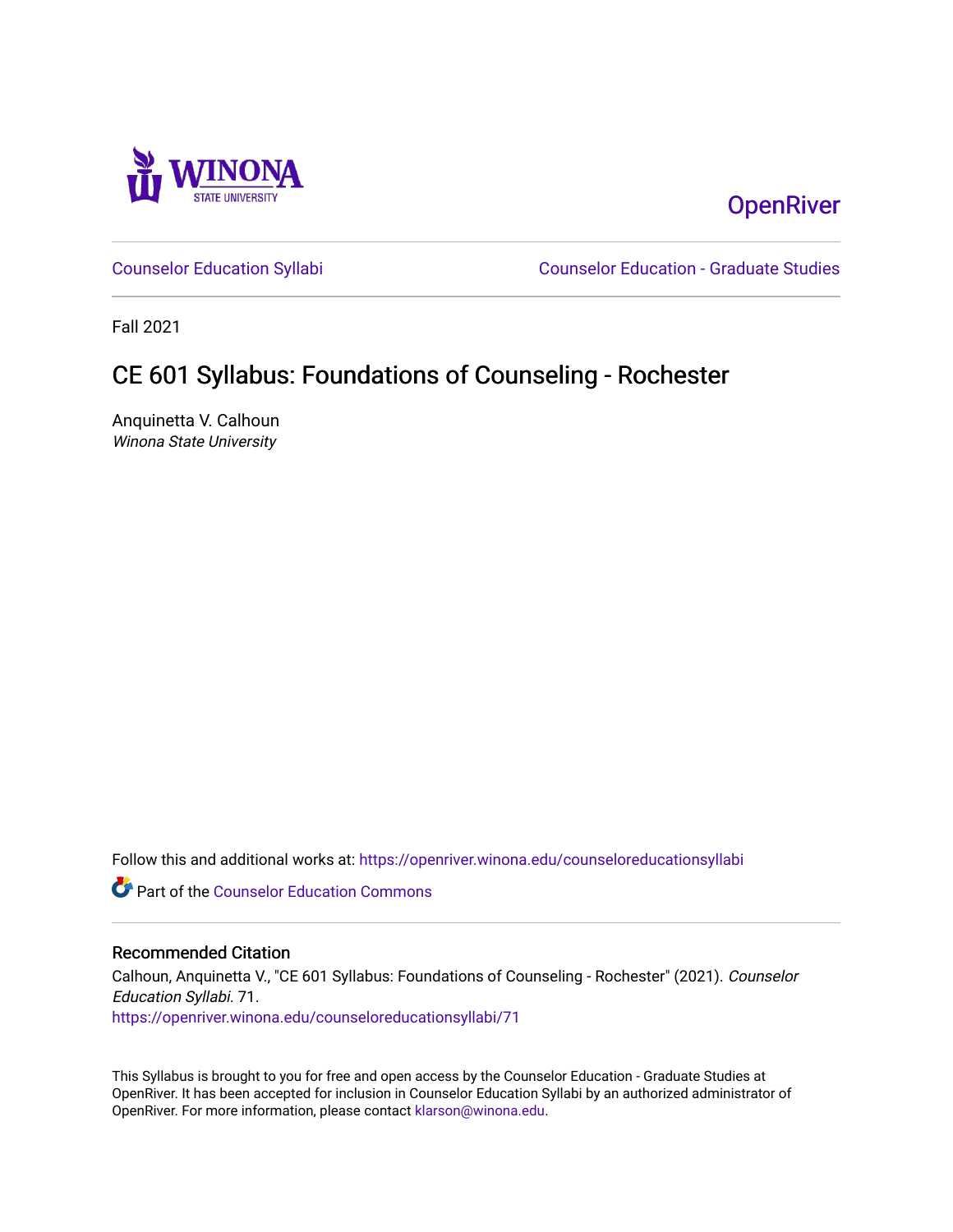| <b>Winona State University</b><br><b>Counselor Education Department</b><br>CE 601: Foundations of Counseling<br>Semester Hours: 3 |                                                                                                                                                                                                                                      |  |  |  |
|-----------------------------------------------------------------------------------------------------------------------------------|--------------------------------------------------------------------------------------------------------------------------------------------------------------------------------------------------------------------------------------|--|--|--|
| <b>Course Location</b>                                                                                                            | This is a hybrid course, meeting face-to-face on a bi-weekly basis—alternating Monday<br>evenings from 5:00 pm $-$ 8:00 pm, 313 Broadway Building, Rochester Campus [class<br>dates: 8/30, 9/20, 10/04, 10/18, 11/01, 11/15 & 11/29] |  |  |  |
| <b>Instructor</b>                                                                                                                 | Anquinetta V. Calhoun, Ph.D.                                                                                                                                                                                                         |  |  |  |
| <b>Instructor Phone,</b><br>e-Mail & Zoom                                                                                         | Email: anquinetta.calhoun@winona.edu (preferred);<br>Cell: (352) 474-9343 (text only);<br>Zoom: https://minnstate.zoom.us/j/4076192192                                                                                               |  |  |  |
| <b>Program Website</b>                                                                                                            | https://www.winona.edu/counseloreducation/                                                                                                                                                                                           |  |  |  |
| <b>Instructor Office Location</b>                                                                                                 | 349 Helble Hall, Winona Campus                                                                                                                                                                                                       |  |  |  |
| <b>Instructor Office Hours:</b>                                                                                                   | Mondays & Thursdays: 12:00 - 5:00 pm                                                                                                                                                                                                 |  |  |  |

## I. COURSE DESCRIPTION

This course introduces students to the profession of counseling. Through scholarly research and writing, students will examine the role and function of counselors in a variety of settings. Current trends and issues in counseling also will be addressed. Throughout the course, major emphasis will be placed on the learning and practice of basic helping skills in a supervised setting.

## II. COURSE PREREQUISITES

Prerequisites: Admission to the Counselor Education Department. Grade only.

## III. COURSE OBJECTIVES

After completing this course, students should:

- 1. Understand the historical, political, social, and philosophical factors that have influenced the development of counseling as a profession and how contemporary social issues (e.g., technological growth, diversification of the population) and present concerns of the profession (e.g., credentialing, accreditation, preparation standards) influence the practice of counseling in various settings.
- 2. Develop an awareness of their personal characteristics and beliefs that influence their place in the counseling field and their potential role as a counselor.
- 3. Identify roles, functions, preparation standards, credentialing, licensure, and professional identity of counselors.
- 4. Have a working knowledge of the ACA/ASCA code of ethics and standards of practice, of ethical decision-making processes, and of basic legal guidelines in the field.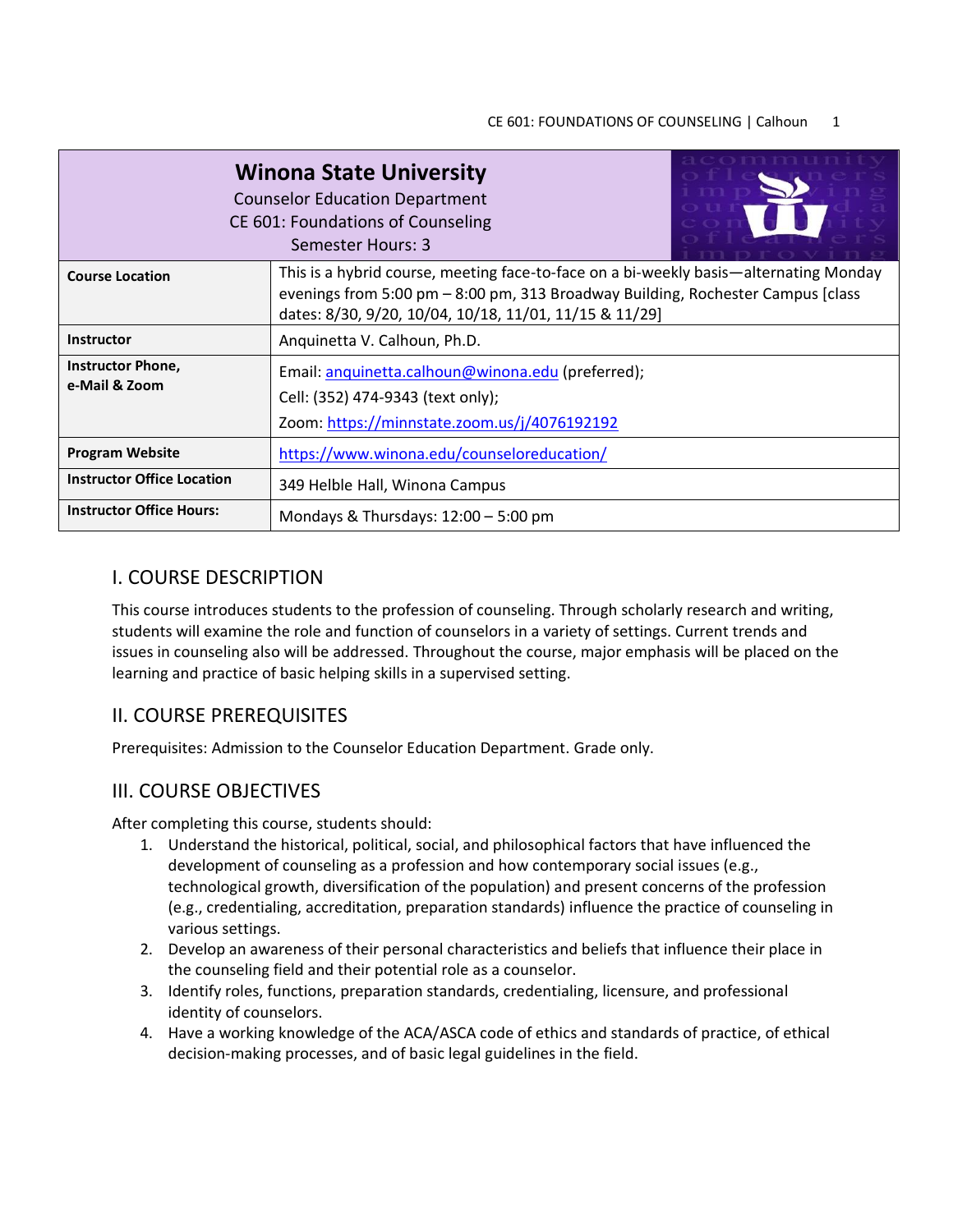- 5. Have knowledge of diversity issues, including worldview, race/ethnicity, gender, social class, spirituality, sexual orientation, age, physical and mental status, and equity issues in counseling.
- 6. Be able to identify counselor characteristics that influence helping processes and be able to identify the basic competencies and skills necessary to work with diverse populations of clients.
- 7. Be familiar with the settings where counselors work and the types of work settings where counseling professionals practice.
- 8. Have a basic understanding of counseling theories and how individuals grow and change in a systemic context.
- 9. Develop advocacy strategies directed toward (a) promoting the profession of counseling, (b) calling attention to institutional barriers that may impede access, equity, and success for clients, and (c) challenging social barriers that impede access, equity, and success for clients.
- 10. Develop an understanding of the importance of self-care, self-reflection, and preparation is for helping professionals.

## IV. COURSE REQUIRED TEXTS, RESEARCH BASE & TECHNOLOGY

#### REQUIRED TEXTS:

- Corey, G., Muratori, M., Austin II, J.T. & Austin, J.A. (2018). *Counselor Self-Care.* American Counseling Association. ISBN: 978-1-55620-379-4
- Neukrug, E. S. (2016). *The world of the counselor: An introduction to the counseling*  profession (5<sup>th</sup> ed.). Cengage Learning. ISBN: 978-1-305-08729-3

#### REFERENCE TEXTS:

Winona State University (2021-22). *Counselor Education Department Program Handbook*.

American Psychological Association (APA). (2020). *Publication manual of the American Psychological Association* ( 7th ed.). Author. ISBN: 978-1-4338-3216-1

NOTE: All scholarly written work will adhere to the 7<sup>th</sup> edition of the Publication manual of the American Psychological Association formatting guidelines. If you do not already own this text, you will need it throughout your program of study for every scholarly assignment. It is strongly recommended that you purchase this text.

Additional materials, resources, and readings will be posted on the related course D2L page (see course schedule).

### V. COURSE CONTENT AREAS

This course meets the Council for the identified Accreditation of Counseling and Related Educational Programs (CACREP, 2016) core content standards. Standards for the Clinical Mental Health Counseling,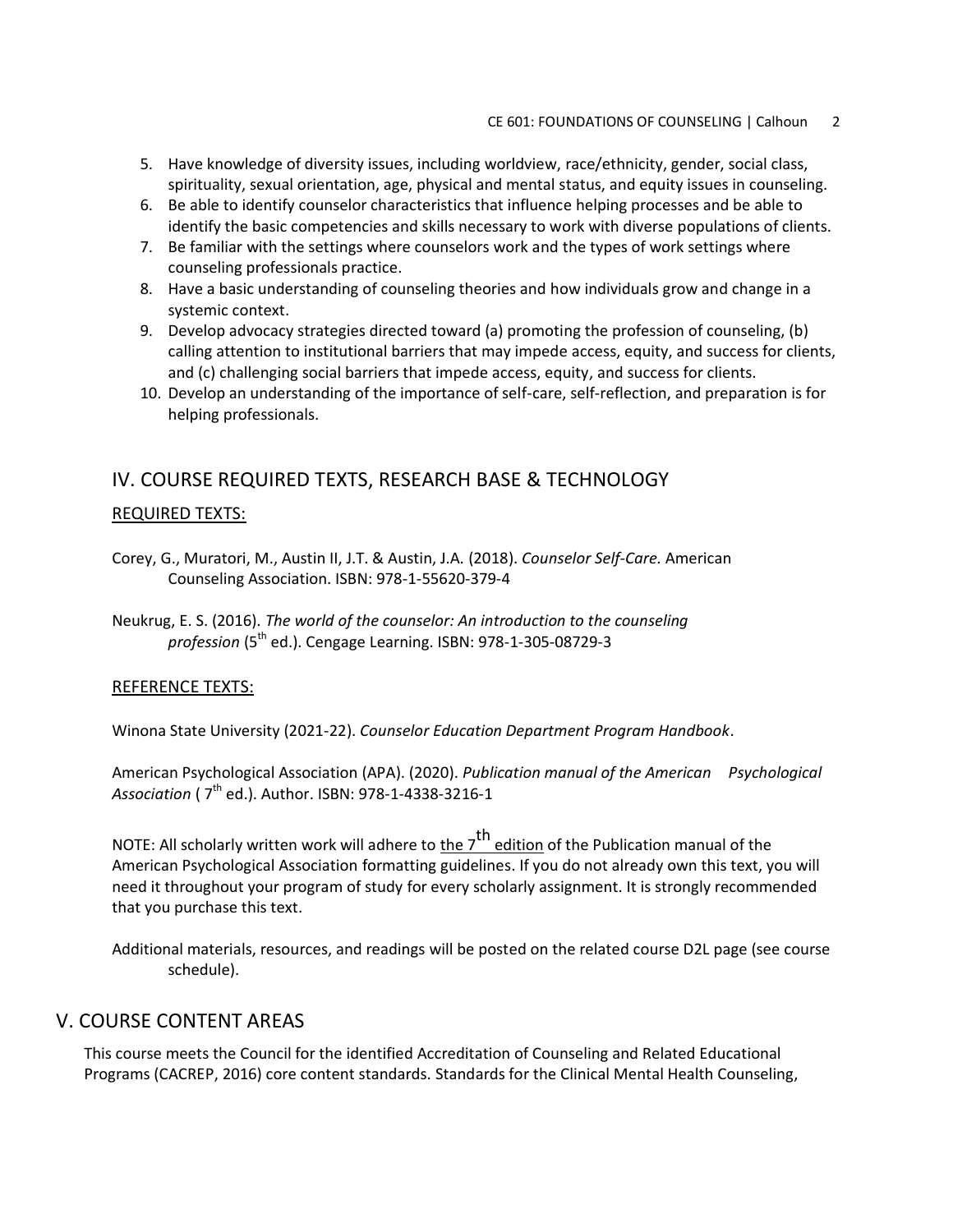## CE 601: FOUNDATIONS OF COUNSELING | Calhoun 3

and/or School Counseling content areas are outlined below as well (if applicable). The evaluation methods linked to specific standards for CE are included.

| <b>2016 CACREP STANDARDS</b>                                                                                                                                                                                                                                                   | <b>LOCATION OF EVALUATION</b> |                                            |                |                                         |                     |
|--------------------------------------------------------------------------------------------------------------------------------------------------------------------------------------------------------------------------------------------------------------------------------|-------------------------------|--------------------------------------------|----------------|-----------------------------------------|---------------------|
| <b>CORE</b>                                                                                                                                                                                                                                                                    | Lecture,<br>readings          | <b>Discussions</b><br>&Belief<br>Statement | Self-care Plan | Professional<br>counselor<br>interviews | Advocacy<br>Project |
| 1. PROFESSIONAL ORIENTATION<br><b>AND ETHICAL PRACTICE</b>                                                                                                                                                                                                                     |                               |                                            |                |                                         |                     |
| 1a. History and philosophy of the counseling<br>profession.                                                                                                                                                                                                                    | x                             | x                                          |                | X                                       |                     |
| 1b. The multiple professional roles and<br>functions of counselors across specialty areas,<br>and their relationships with human service and<br>integrated behavioral health care systems,<br>including interagency and interorganizational<br>collaboration and consultation. | x                             |                                            |                | X                                       | x                   |
| 1c. Counselors' roles and responsibilities as<br>members of interdisciplinary community<br>outreach and emergency management<br>response teams.                                                                                                                                | x                             |                                            |                | X                                       | X                   |
| 1d. The role and process of the professional<br>counselor advocating on behalf of the<br>profession.                                                                                                                                                                           | x                             | x                                          |                |                                         | X                   |
| 1e. Counseling supervision models, practices,<br>and processes.                                                                                                                                                                                                                | x                             | x                                          | x              | X                                       |                     |
| 1f. Professional counseling organizations,<br>including membership benefits, activities,<br>services to members, and current issues.                                                                                                                                           | x                             |                                            | x              | X                                       |                     |
| 1g. Professional counseling credentialing,<br>including certification, licensure, and<br>accreditation practices and standards, and the<br>effects of public policy on these issues.                                                                                           | x                             |                                            |                | X                                       |                     |
| 1h. Current labor market information relevant<br>to opportunities for practice within the<br>counseling profession.                                                                                                                                                            | $\pmb{\times}$                |                                            |                | X                                       | x                   |
| 1e. Advocacy processes needed to address<br>institutional and social barriers that impede<br>access, equity, and success for clients.                                                                                                                                          | $\pmb{\times}$                | X                                          |                |                                         | X                   |
| 1j. Technology's impact on the counseling<br>profession.                                                                                                                                                                                                                       | x                             | x                                          | x              | x                                       | X                   |
| 1l. Self-care strategies appropriate to the<br>counselor role.                                                                                                                                                                                                                 | x                             | x                                          | x              |                                         |                     |

2. SOCIAL AND CULTURAL DIVERSITY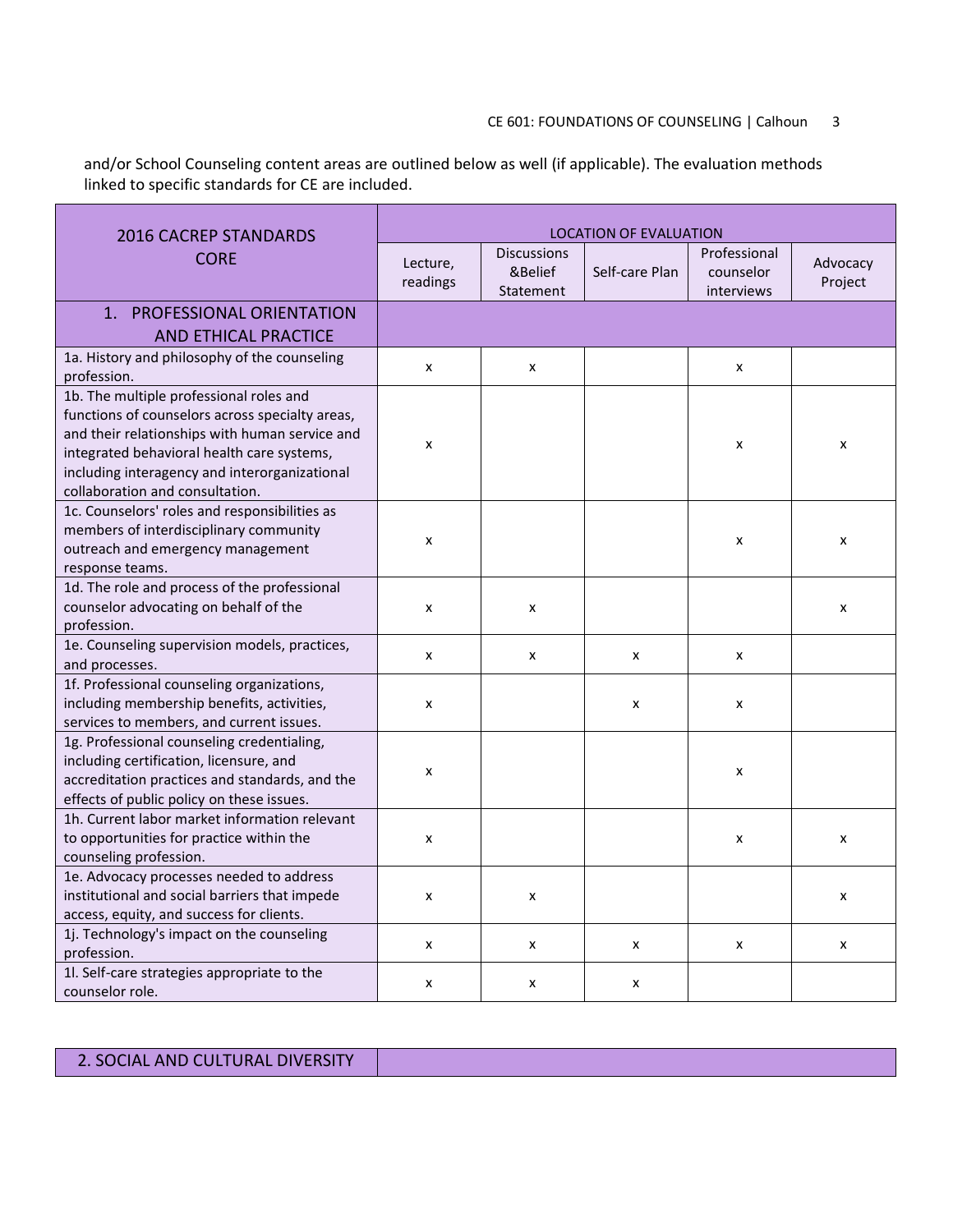| 2b. Theories and models of multicultural<br>counseling, cultural identity development, and<br>social justice and advocacy.                                  | x |   |   |   | X |
|-------------------------------------------------------------------------------------------------------------------------------------------------------------|---|---|---|---|---|
| 2d. The impact of heritage, attitudes, beliefs,<br>understandings, and acculturative experiences<br>on an individual's views of others.                     | x | X | x | x | x |
| 2h. Strategies for identifying and eliminating<br>barriers, prejudices, and processes of<br>intentional and unintentional oppression and<br>discrimination. | x | x | x | x | x |
| 4. CAREER DEVELOPMENT                                                                                                                                       |   |   |   |   |   |
| 4a. Theories and models of career<br>development, counseling, and decision making.                                                                          | x |   |   | x |   |
| <b>5. HELPING RELATIONSHIPS</b>                                                                                                                             |   |   |   |   |   |
| 5k. Strategies to promote client understanding<br>of and access to a variety of community-based<br>resources.                                               | x |   |   | x | x |

| <b>2016 CACREP STANDARDS</b>                                                            |                      |                                            | <b>LOCATION OF EVALUATION</b> |                                         |                     |
|-----------------------------------------------------------------------------------------|----------------------|--------------------------------------------|-------------------------------|-----------------------------------------|---------------------|
| CLINICAL MENTAL HEALTH COUNSELING                                                       | Lecture,<br>readings | <b>Discussions</b><br>&Belief<br>Statement | Self-care Plan                | Professional<br>counselor<br>interviews | Advocacy<br>Project |
| 1. FOUNDATIONS                                                                          |                      |                                            |                               |                                         |                     |
| 1a. History and development of clinical mental<br>health counseling.                    | x                    |                                            |                               | $\boldsymbol{\mathsf{x}}$               | x                   |
| 1b. Theories and models related to clinical<br>mental health counseling.                | x                    | x                                          |                               | $\boldsymbol{\mathsf{x}}$               | x                   |
| 2. CONTEXTUAL DIMENSIONS                                                                |                      |                                            |                               |                                         |                     |
| 2a. Roles and settings of clinical mental health<br>counselors.                         | x                    | x                                          |                               | x                                       | x                   |
| 2i. Legislation and government policy relevant<br>to clinical mental health counseling. | x                    |                                            |                               | $\boldsymbol{\mathsf{x}}$               | x                   |
| 2j. Cultural factors relevant to clinical mental<br>health counseling.                  | X                    | x                                          |                               |                                         | x                   |
| <b>3. PRACTICE</b>                                                                      |                      |                                            |                               |                                         |                     |
| 3e. Strategies to advocate for persons with<br>mental health issues.                    | x                    |                                            |                               | x                                       | x                   |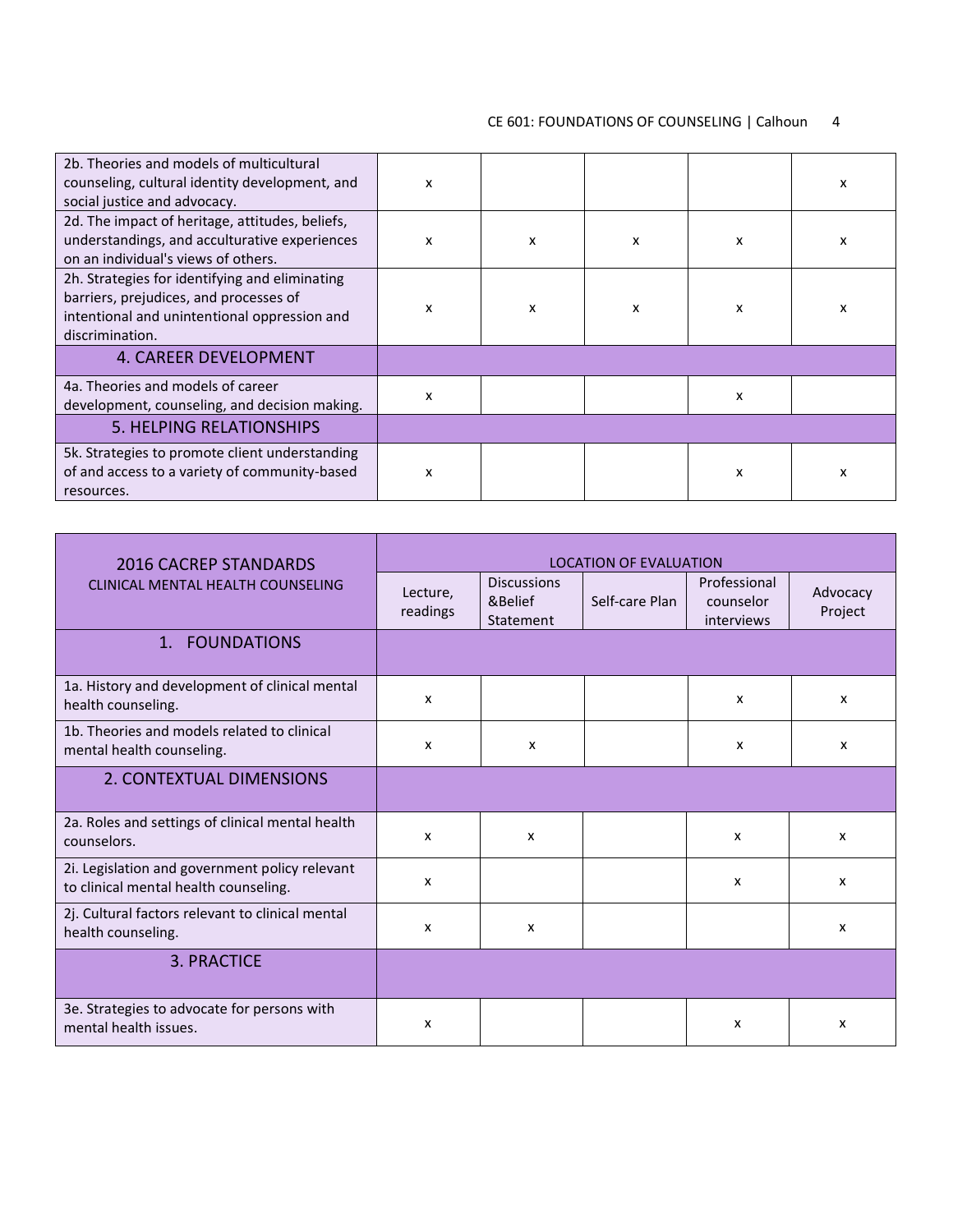#### CE 601: FOUNDATIONS OF COUNSELING | Calhoun 5

| 2016 CACREP STANDARDS                                                                                                            | <b>LOCATION OF EVALUATION</b> |                                            |                |                                         |                           |
|----------------------------------------------------------------------------------------------------------------------------------|-------------------------------|--------------------------------------------|----------------|-----------------------------------------|---------------------------|
| <b>School Counseling</b>                                                                                                         | Lecture,<br>readings          | <b>Discussions</b><br>&Belief<br>Statement | Self-care Plan | Professional<br>counselor<br>interviews | Advocacy<br>Project       |
| 1. FOUNDATIONS                                                                                                                   |                               |                                            |                |                                         |                           |
| 1a. History and development of school<br>counseling.                                                                             | X                             | x                                          |                | x                                       |                           |
| 2. CONTEXTUAL DIMENSIONS                                                                                                         |                               |                                            |                |                                         |                           |
| 2a. School counselor roles as leaders,<br>advocates, and systems change agents in P-12<br>schools.                               | x                             | x                                          |                | x                                       |                           |
| 2b. School counselor roles in consultation with<br>families, P-12 and postsecondary school<br>personnel, and community agencies. | $\boldsymbol{\mathsf{x}}$     |                                            |                | X                                       | $\mathsf{x}$              |
| 2f. Competencies to advocate for school<br>counseling roles.                                                                     | x                             | x                                          |                | x                                       | $\boldsymbol{\mathsf{x}}$ |
| 2l. Professional organizations, preparation<br>standards, and credentials relevant to the<br>practice of school counseling.      | x                             |                                            | X              |                                         |                           |
| 3. PRACTICE                                                                                                                      |                               |                                            |                |                                         |                           |
| 3l. Techniques to foster collaboration and<br>teamwork within schools.                                                           | x                             |                                            |                | X                                       |                           |

## VI. METHODS OF INSTRUCTION

The instructor will employ a variety of instructional methods to facilitate student learning including:

- a. Lecture and readings
- b. Discussion
- c. Videotapes, film, and PowerPoint presentations
- d. Internet-based learning
- e. Case studies and responses to manual exercises
- f. Reflective self-evaluations
- g. Student presentations

## VII. COURSE EVALUATION METHODS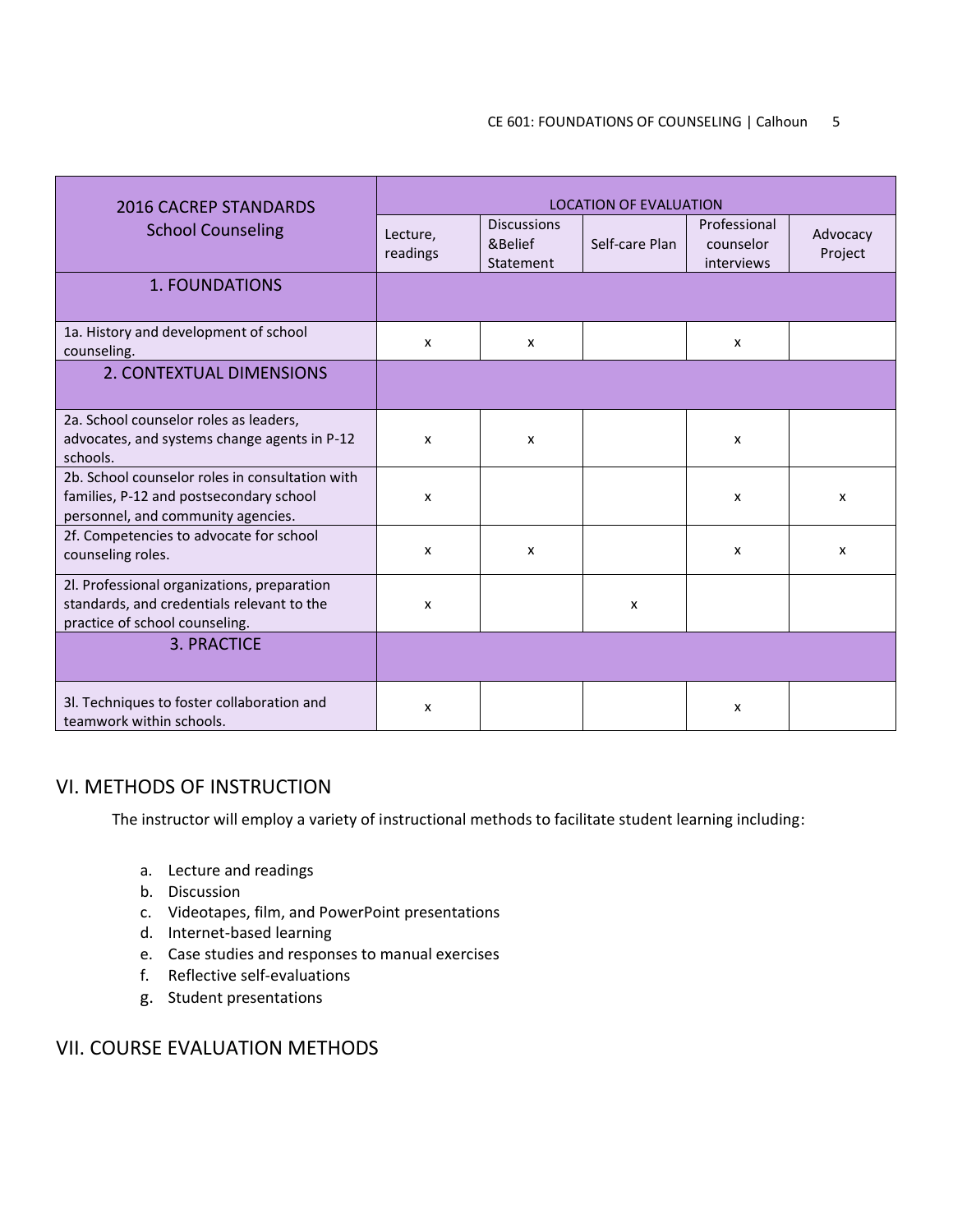## A. Grading for Course

Evaluation includes both cognitive work and skill development. Points will be assigned. If you have questions concerning any type of evaluation you receive, please see me immediately with the evaluation in question. Remember, this class is a learning and growing experience. Perfection is not expected, but improvement over the course of the semester is expected.

Total points possible for course: 100

A  $100 - 90 = 90\% +$ 

- B  $89 80 = 80\% +$
- C 79 70 = 70%+

Below a C (69 or below): Remediation plan to continue in CED

| Course<br>Obj.              | Assignment                                                                | Due Date               | <b>Points</b> |
|-----------------------------|---------------------------------------------------------------------------|------------------------|---------------|
| $1 - 9$                     | Attendance & Neukrug 3 Questions                                          | Bi-weekly              | 10            |
| 2 & 10                      | Online Self-Care (Corey et al.) Discussions                               | Bi-weekly              | 30            |
| $3 - 8$                     | <b>Professional Counselor Interviews</b>                                  | 10/25 11:59 pm         | 15            |
|                             | EPP screenshot & Handbook Page                                            | 10/04 & 9/20 11:59 pm  | $\ast$        |
| $1, 2, 4 -$<br>9            | Advocacy Project 7-Article Literature Review or<br>Annotated Bibliography | 10/11 11:59 pm         | 20            |
| $1, 2, 4 -$<br>$\mathbf{q}$ | <b>Advocacy Project Presentation &amp; Blog Post</b>                      | 11/08 - 12/06 11:59 pm | 15            |
| 2 & 10                      | Self-Care Action Plan                                                     | 11/29<br>11:59 pm      | 10            |
|                             |                                                                           |                        | 100           |

## B. Description of Assignments

All assignments will be placed in the D2L platform unless otherwise indicated by the professor.

## Electronic Program Plan (EPP screenshot) & Handbook Page

An important part of your professional journey is the completion of all necessary components of the program, meeting with your advisor, and asking important questions. We will review the handbook and you should turn in the handbook page no later than **September 20**. After meeting with your advisor to complete your EPP form, take a screen shot of your approval and upload it to D2L by **October 4.**

#### Attendance & Neukrug Questions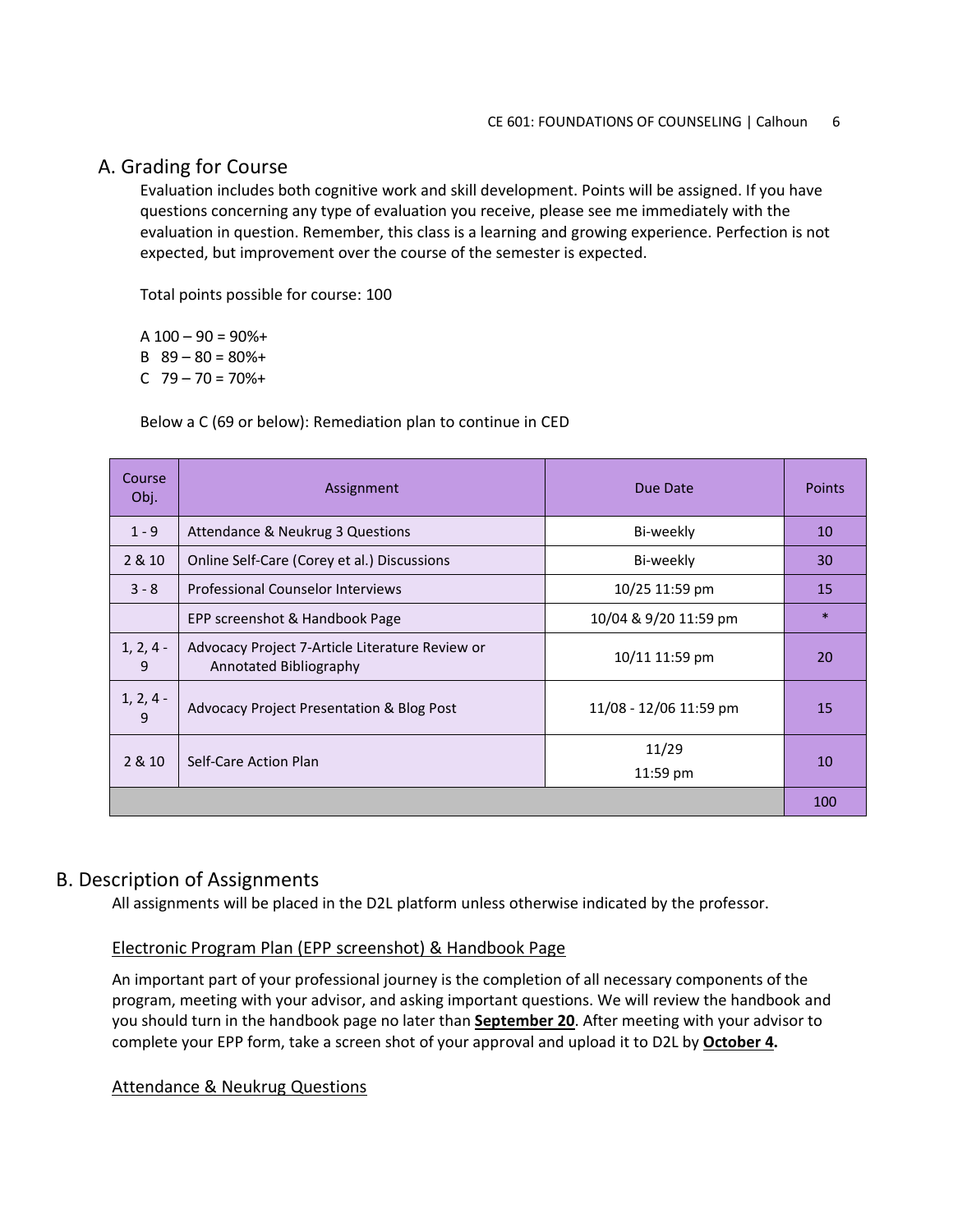For 'Neukrug Questions' on bi-weekly class days each student will post three (3) questions that the student found thought provoking about the assigned reading prior to class. You should bring a copy of the posted questions to class as the questions may be raised in class discussion that same day if/when time permits.

### Reflective Beliefs Statement

This 2-3 page statement should outline your motivations for choosing the counseling field. Answer the following questions as you write.

- 1. What cultural identities, values, and experiences led you to consider a career in counseling?
- 2. Why do you view counseling as an important field today?
- 3. What are your thoughts about how people change?
- 4. What counseling settings and or populations do you think you are interested in serving? Why?
- 5. What skills do you believe you already possess that will help you in this field?
- 6. What skills do you hope to gain from this program?

Your paper may be written in the first person, and you are not required to include references, however, utilize your best writing skills to create a personal and professional paper about why you chose the counseling profession. If you choose to include references, you must adhere to APA style.

### Self-Care Discussions

Online Book Discussions & Facilitation BOOK: Corey, G., Muratori, M., Austin II, J.T. & Austin, J.A. (2018). *Counselor Self-Care*.

In workgroups, students will choose a section to read from the Corey book and each workgroup will be responsible for posting questions for discussion, as well as reading and responding to classmates' posts. All students must participate in each discussion in a thoughtful and timely manner. Participation goes beyond simply responding to the question but includes reading other posts and providing insight and feedback where appropriate. All students are expected to view peers' posts and are **required to respond thoughtfully to at least two questions posted by your peers.**

NOTE: There should be no more than two answers per question. If you read a question that already has more than two responses, please select a new question to answer.

- $\mathbf{u} = \mathbf{u}$ Discussion Question #1–Professor Calhoun's post opens Monday, 8/23/21 at 5:00 pm; your comments due Friday, 8/27 by 11:59 pm; two responses to others due Monday, 8/30 by 5:00 pm.
- a sa Discussion Question #2–Original post due Monday, 9/13 by 5:00 pm; your comments due Friday, 9/17 by 11:59 pm; two responses to others due Monday, 9/20 by 5:00 pm.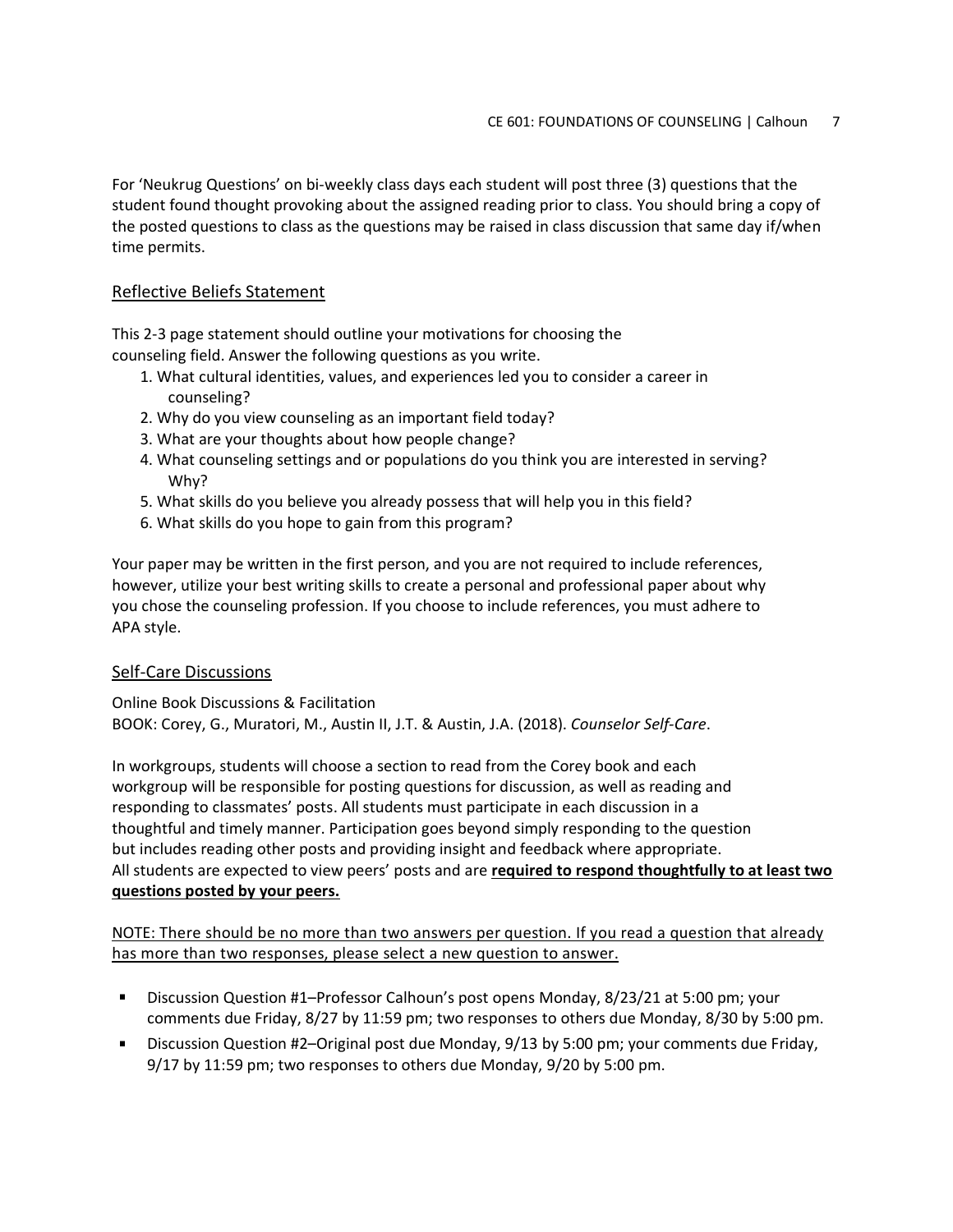- $\mathbf{u}$ Discussion Question #3–Original post due Monday, 9/27 by 5:00 pm; your comments due Friday, 10/01 by 11:59 pm; two responses to others due Monday, 10/04 by 5:00 pm.
- Discussion Question #4–Original post due Monday, 10/11 by 5:00 pm; your comments due Friday, 10/15 by 11:59 pm; two responses to others due Monday, 10/18 by 5:00 pm.
- $\mathbf{u}$  . Discussion Question #5–Original post due Monday, 10/25 by 5:00 pm; your comments due Friday, 10/29 by 11:59 pm; two responses to others due Monday, 11/01 by 5:00 pm.
- Discussion Question #6–Original post due Monday, 11/08 by 5:00 pm; your comments due Friday,  $\mathbf{r}$ 11/12 by 11:59 pm; two responses to others due Monday, 11/15 by 5:00 pm.
- Discussion Question #7–Original post due Monday, 11/22 by 5:00 pm; your comments due Friday, 11/26 by 11:59 pm; two responses to others due Monday, 11/29 by 5:00 pm.

#### Professional Counselor Interviews

Students will interview both a professional clinical/mental health counselor and a professional school counselor about their role in the counseling field as well as changes and important issues within the field. The professionals must have received their training and education as counselors in a program similar to the Counselor Education program. That means they must have a Master's degree in counseling or a similar profession and work in counseling setting appropriate for someone completing this program. You may not interview a family member or close friend for this assignment.

You are to write a reaction paper to the interviews, indicating issues that were salient for you regarding the counseling profession, training, the role of the counselor, how the two similarly trained professionals interface, and current issues within the field. The paper should reflect your awareness of the profession and role as a counselor (as opposed to a summary of the interviews). You may compare and contrast of the two roles. This paper is not a summary of the interviews but your REACTION to interviews—your reflection of the experience, comparison of the roles, and insights you developed from the interviews, as well as any questions that were answered for you or questions that have arisen as a result of the experience. I am looking for your "inner dialogue" of the interviews. This paper should be 6- 8 pages in length utilizing APA-7 format.

You must obtain informed consent from the professional you are interviewing and submit the signed form to the professor with your assignment. An informed consent document is included in course content on D2L.

#### Advocacy Project

As counselors and agents of social change, we impact the community and the profession in a variety of ways. Our voices and knowledge create change for our profession and for our clients. Our class will focus advocacy efforts for underserved or oppressed populations. You will identify a population that you have limited knowledge and experience with and an organization that serves that population. You may work alone, in a pair, or in a small group to complete the project.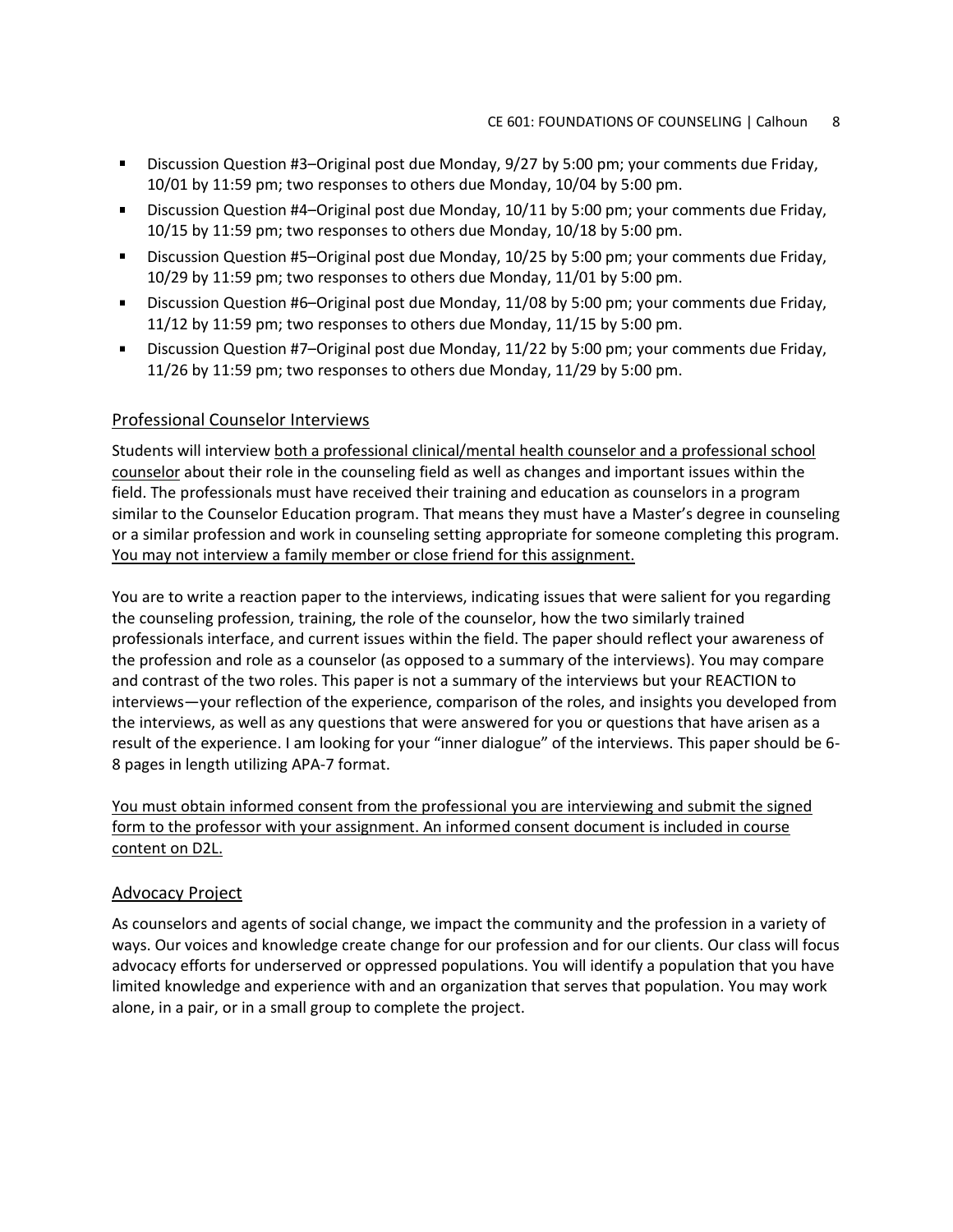- After you identify your population (deadline to be determined), you will need to do research in order to determine: (1) barriers that exist for this group, (2) access to and availability of resources, (3) needs of the group.
- You are required to develop an advocacy project related to your identified population. You may work individually, in pairs or in small groups. The project can involve a variety of activities that would be considered advocacy (e.g., volunteer work, developing a brochure, writing letters, speaking with legislative leaders, creating a new resource, fundraising, etc.). Your project may involve the creation of a plan or the implementation of a plan.
- Your project includes a brief literature review (or annotated bibliography) of the sources you used to locate the population focus, the description of the organization(s) you worked with, and any resources. Each student must submit an individual 7-article literature review or 7-article annotated bibliography. The literature review (or annotated bibliography) is due October 11.
- The lit review (or annotated bib) will inform your final poster project, along with a blog post to share your experience with the WSU community. You may include any additional information gathered, photos you may have taken, etc. If you are working as a group, only one poster and blog post must be submitted. These will be shared with the class. The poster presentations will begin November 8. Final projects (including blog post) are to be submitted no later than December 6.
- Sample poster templates: http://www.winona.edu/psychology/media/corrigan.pdf http://www.winona.edu/psychology/media/hammel1.pdf http://www.posterpresentations.com/html/free\_poster\_templates.html?gclid=CIDX\_cHi084CFQ IaaQodAWgPaA

### Self-Care Action Plan & Final Reflection

In addition to completing the Self-Care discussions from the Corey et al. (2018) text, each student is required to develop a Self-Care Action Plan after reading Chapter 9 and write a Self-Care Final Reflection describing your experiences of participating in the discussions, reading the text, developing self-care strategies, and developing the plan. Although plan length will vary, the final reflection should be approximately 250 words.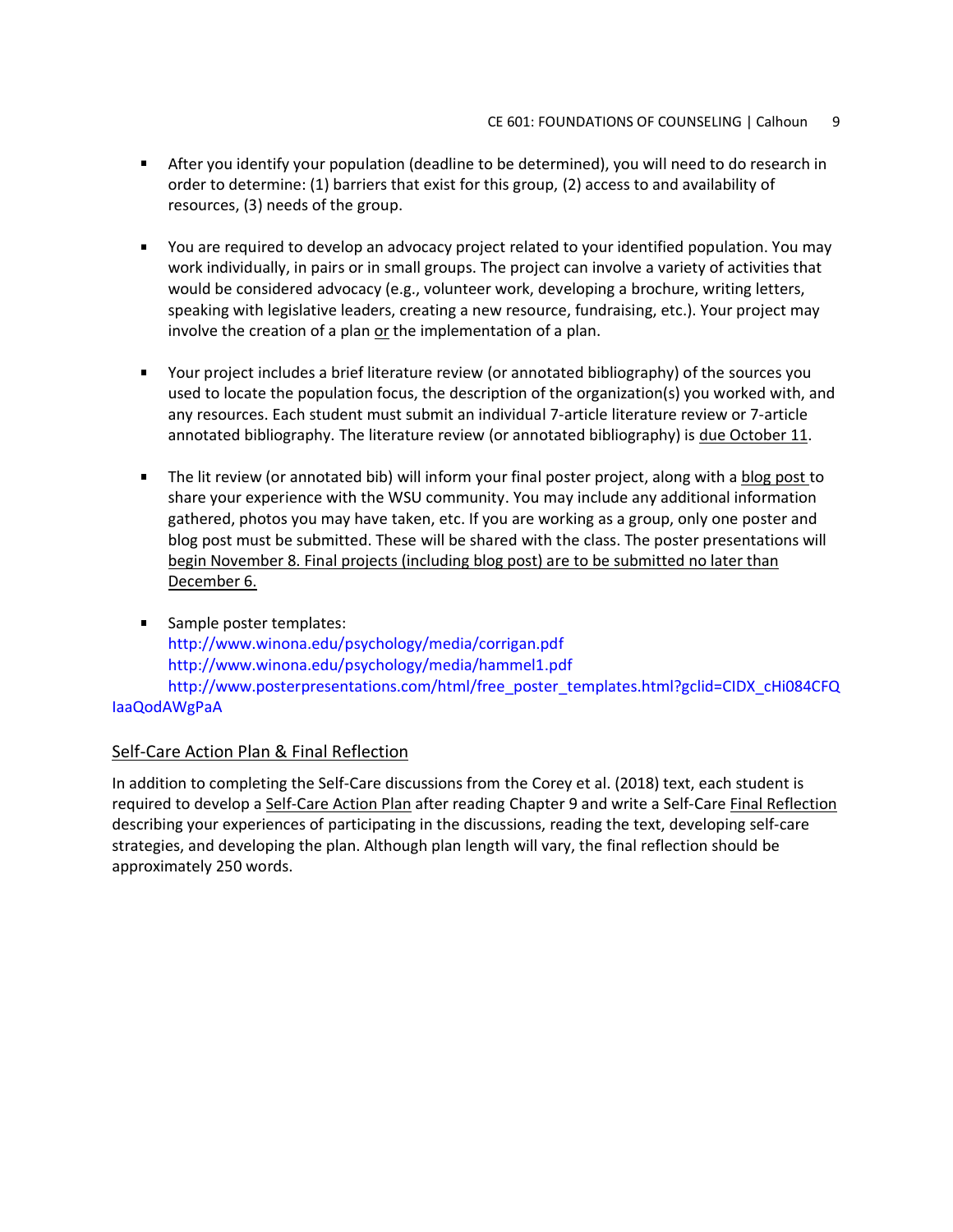## VIII. GENERAL STATEMENTS REGARDING COVID-19 RESTRICTIONS

## Statement 1: Support for Remote Students

As we learn together this fall, I am committed to helping you complete this course successfully. I am prepared to support any student who cannot attend our in-person class meetings for COVID-related reasons and will do my best to make the experience as seamless and engaging as possible. If you are required to isolate, quarantine, or have any health concerns that prevent you from attending class meetings, please contact me via email at [anquinetta.calhoun@winona.edu](mailto:anquinetta.calhoun@winona.edu) to discuss your options for continuing the course remotely.

## Statement 2: Student Face Covering Requirement

Research indicates that face coverings, combined with physical distancing, reduce the transmission of COVID-19 significantly. In light of the rise of new variants, elevated community spread, and guidance from the Minnesota State system office and the CDC, WSU implemented a mask requirement on August 4th, 2021. All students, faculty, staff, and visitors (including contractors, service providers, vendors, suppliers, camp participants, and the general public) are required to use a cloth face covering to cover both the nose and mouth in all public indoor spaces on university campuses and properties in both Winona and Rochester, including leased facilities, transit shelters and university shuttles. This guidance applies to all individuals, regardless of vaccination status. This protocol will remain in effect through the first several weeks of the fall semester. Unless you have an approved accommodation from Access [Services,](https://www.winona.edu/accessservices/) please come to class wearing a face covering. Approved face coverings include a paper or disposable mask, a cloth face mask, a scarf or bandanna, or a religious face covering. Your face covering should cover the nose and mouth completely, should not be overly tight or restrictive and should feel comfortable to wear. Spare disposable masks will be available in our classroom and in various other locations across campus. Please let me know if you have any questions or concerns about this requirement.

## Statement 3: Instructor Face Covering Procedures

Current MDH guidelines followed by WSU allow instructors to remove their face coverings while they teach if they can maintain a six-foot distance between themselves and the students. When I am able to maintain that distance, I may teach without a face covering (or using a face shield without a mask). I will always make every effort to maintain a safe distance and please don't hesitate to let me know if you are uncomfortable with the distancing in the classroom at any time. If the space does not permit or I am unable to maintain that distance in our classroom, I may teach with a mask. Please let me know if you have trouble hearing me or need clarification as I speak.

### Statement 4: Availability

Although we will need to interact a bit differently this semester, I am available for conference and questions outside of class time via scheduled in-office meetings or zoom conferences.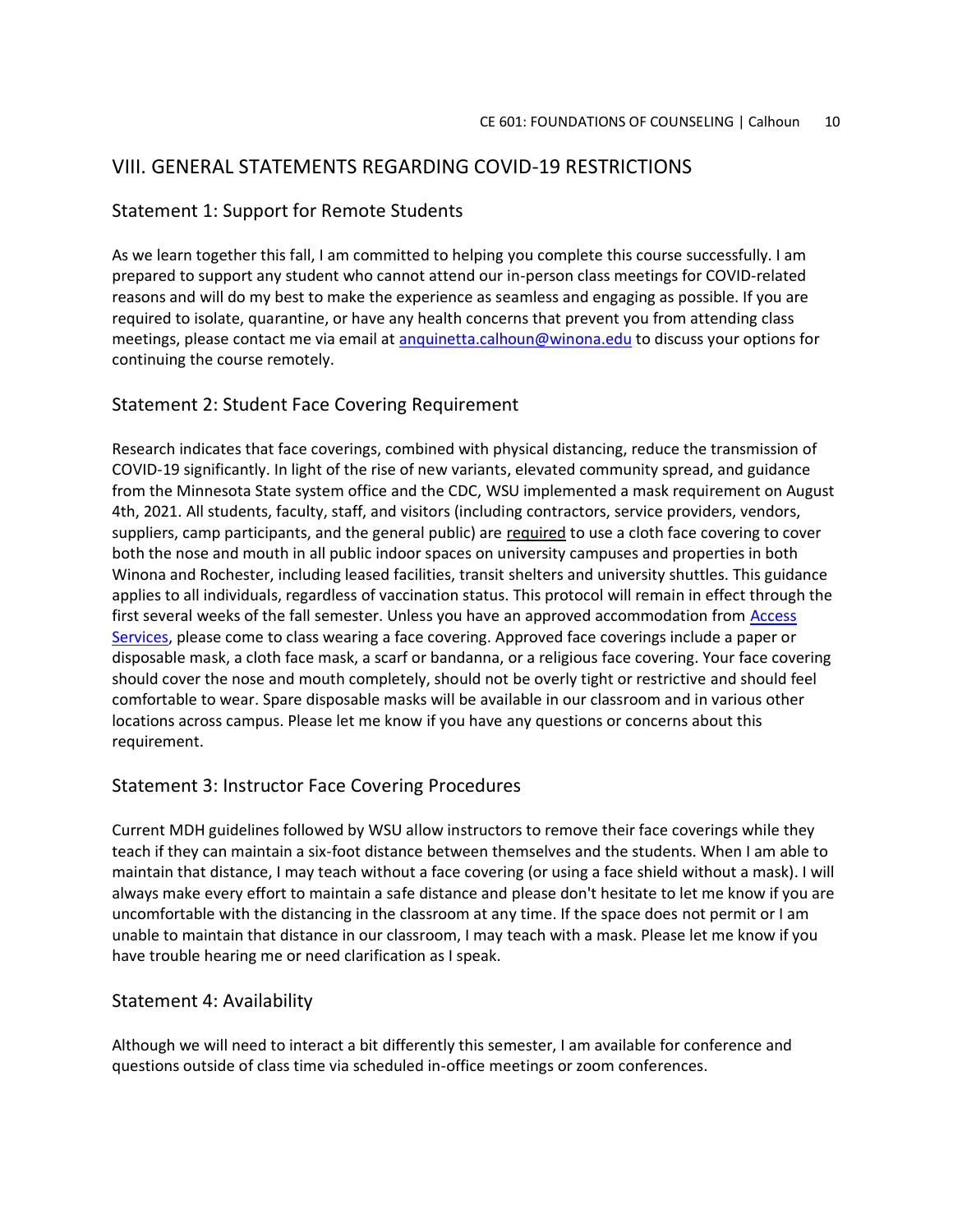Please remember: This is an adjustment for everyone. No one wants the struggles we have faced and will face trying to carve out a life in a pandemic. We will all respond differently to the illness, the unknown, the social distancing, the fear, the tragedy and/or the loss that many have faced or will face and the changes to our collective lives together on campus.

The humane option is our best option. We are going to prioritize: supporting each other as humans, simple solutions that make sense for the most, sharing resources, and communicating clearly.

Due to COVID restrictions and safety practices, we cannot just do the same thing whether together inperson or online. Some assignments are no longer possible. Some expectations are no longer reasonable. Thus, we will foster intellectual nourishment, social connection, and personal accommodation. We will remain flexible and adjust to the situation(s). Nobody knows where this is going and what we'll need to adapt to whatever comes next. Also remember, everybody needs support and understanding in this unprecedented moment. Please reach out to me if you need to work through something regarding the course or even if you don't and you just need to talk.

## IX. UNIVERSITY EXPECTATIONS & COURSE POLICIES

#### A. University Expectations and Resources

- Diversity Statement: This is meant to be a safe, welcoming, and inclusive classroom environment for students of all races, ethnicities, sexual orientations, gender identities/ variances, ages, religions, economic classes, and ability statuses. As such, you will be encouraged and challenged to use language and basic counseling techniques that are respectful, inclusive, representative and culturally appropriate.
- Academic Integrity: Students are expected to practice professionalism and academic integrity in all assignments and class discussions. This includes but is not limited to treating other students and the professor respectfully, engaging in meaningful class discussions, thinking and writing critically and thoughtfully, creating original works, and citing all resources using APA format. Plagiarism will result in loss of credit for this course, and further consequences may result from the university system. The collegiate policy on plagiarism and cheating is outlined in the Student Handbook. It is your responsibility to be aware of this policy. You can also find it online at: [http://www.winona.edu/sld/academicintegrity.asp.](http://www.winona.edu/sld/academicintegrity.asp)
- Electronic Device Notice: As a matter of courtesy to your classmates and the instructor, please silence your cell phones, smart watches, laptops, and any other electronic/smart devices that make any noise.
- Class Visitor Policy: Due to the clinical nature of this course in this curriculum, visitors of any age are not allowed without prior permission of the instructor.
- E-mail Policy: You are assigned a university e-mail account that will be used by professors. Students should make every effort to get to know their account and check it regularly.
- Accommodations: Students with documented disabilities who may need accommodations, who have any medical emergency information the instructor should know of, or who need special arrangements in the event of an evacuation, should make an appointment with the instructor as soon as possible, no later than the 1st week of the term. According to Section 504 of the Rehabilitation Act of 1973,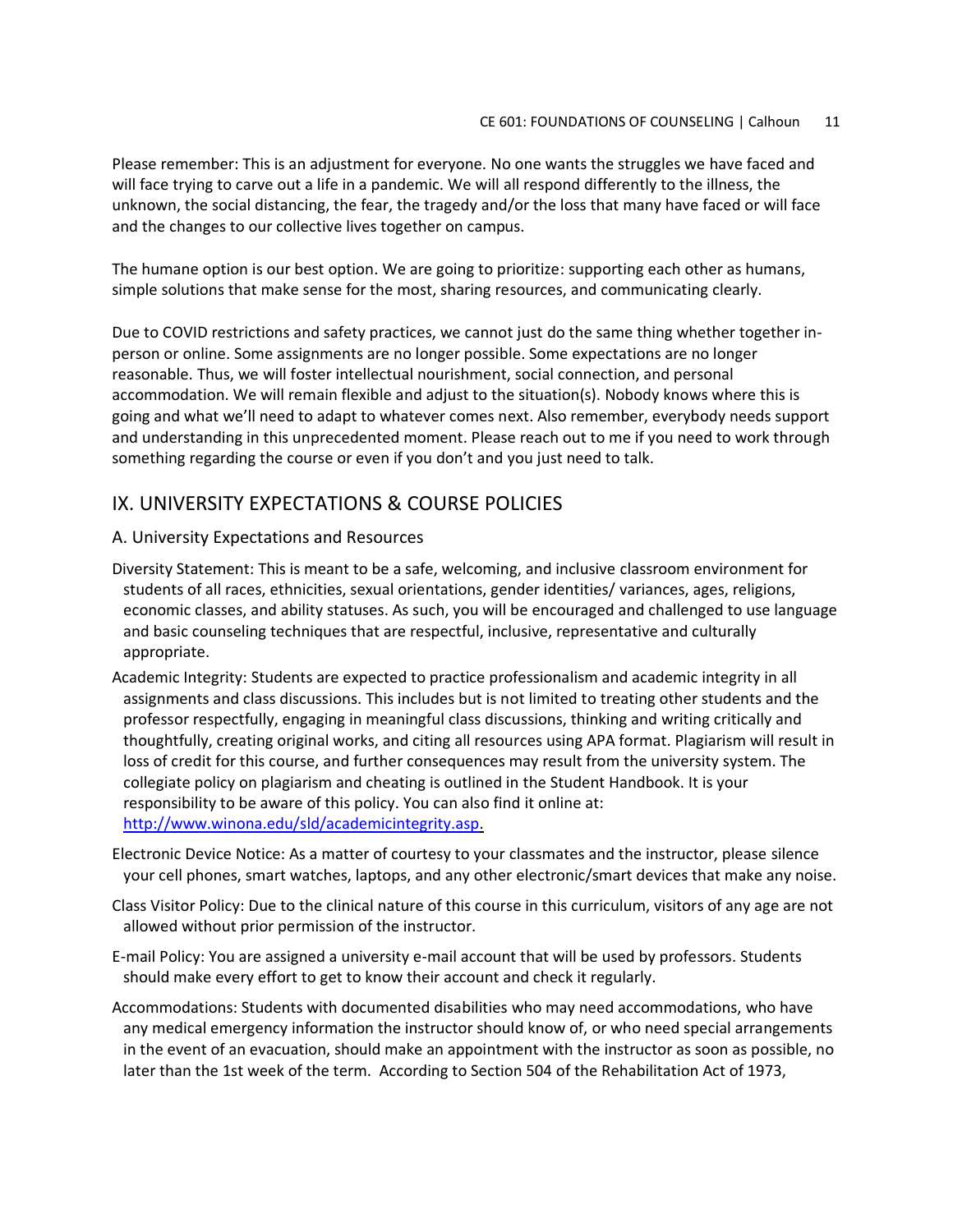students with disabilities have the right to receive necessary reasonable accommodations and support services to allow equal access at Winona State University. If you have a disability that requires accommodations, you are eligible for support through access services, found at [http://www.winona.edu/accessservices/gettingstarted.asp.](http://www.winona.edu/accessservices/gettingstarted.asp)

Commitment to Inclusive Excellence: WSU recognizes that our individual differences can deepen our understanding of one another and the world around us, rather than divide us. In this class, people of all ethnicities, genders and gender identities, religions, ages, sexual orientations, disabilities, socioeconomic backgrounds, regions, and nationalities are strongly encouraged to share their rich array of perspectives and experiences. If you feel your differences may in some way isolate you from WSU's community or if you have a need of any specific accommodations, please speak with the instructor early in the semester about your concerns and what we can do together to help you become an active and engaged member of our class and community. Campus resources for students: <http://www.winona.edu/diversity/estatement.asp>.

#### B. Graduate Student Resources

General Information: Academic calendar, forms and other procedures for graduate students can be found at<http://www.winona.edu/gradstudies/currentstudents.asp>

WSU-Rochester Student & Campus Services, UCR Room SS128, 285-7100,

[\(www.winona.edu/rochester/\)](http://www.winona.edu/rochester/):

RCTC Counseling Center, UCR Room SS133; 285-7260 [\(www.rctc.edu/counseling\\_career\\_center/\)](http://www.rctc.edu/counseling_career_center/) UCR Learning Center, UCR Room AT306; 285-7182

Counseling Services: Graduate school can be very stressful. Counselors are available in Winona and through partnership with RCTC on the UCR campus to help you with a wide range of difficulties.

WSU counselors in Winona are located in the Integrated Wellness Complex 222 and they can be reached at 457-5330. The RCTC Counseling Center is located in SS 133 and can be reached at 285- 7260.

Other Support Services: WSU-Rochester Student & Campus Services Office and the WSU Inclusion and Diversity Office are dedicated to helping students of all races, ethnicities, economic backgrounds, nationalities, and sexual orientations. They offer tutoring and a wide range of other resources.

The WSU-R Student & Campus Services Office is located in Room SS128 on the UCR campus and can be reached at 285-7100. The WSU Inclusion & Diversity Office is located in Kryzsko Commons Room 122, and they can be reached at 457-5595. Information about the KEAP Center, dedicated to supporting diversity on campus, can be found here: [http://www.winona.edu/diversity/22.asp.](http://www.winona.edu/diversity/22.asp)

UCR Learning Center – Rochester: For help with writing and the development of papers on the WSU-Rochester campus, contact personnel in AT306 or call 285-7182.

Writing Center - Winona: The Writing Center offers free, individualized instruction in all forms and disciplines during any stage of writing, reading, or research. Call 507.457.5505 for an appointment. Walk-ins also welcome.

Student Grievances: Students are encouraged to speak directly with instructors when concerns arise. When issues cannot be resolved between the student and the instructor, students have the right to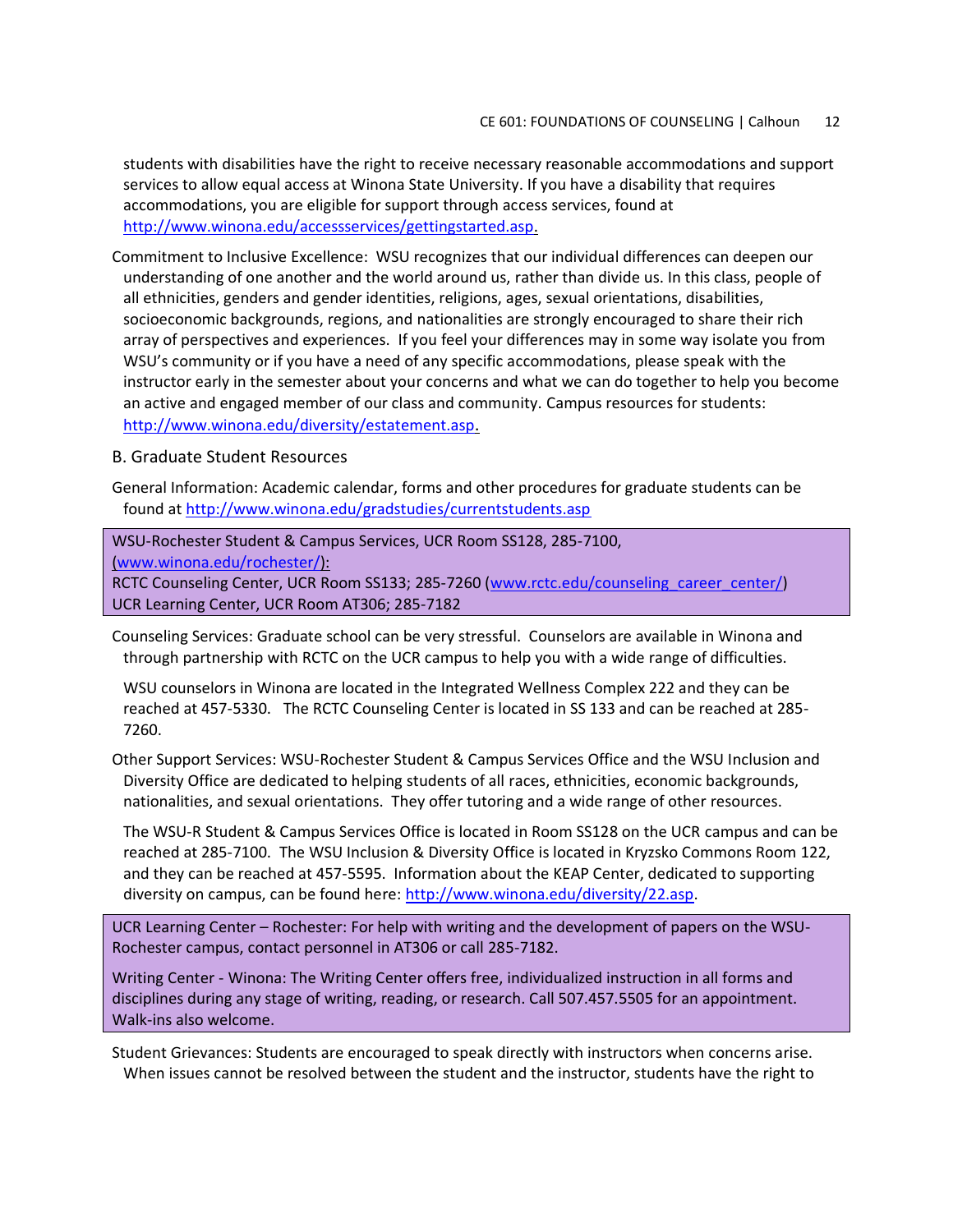due process. Such complaint procedures are available online at: <http://www.winona.edu/sld/studentgrievance.asp>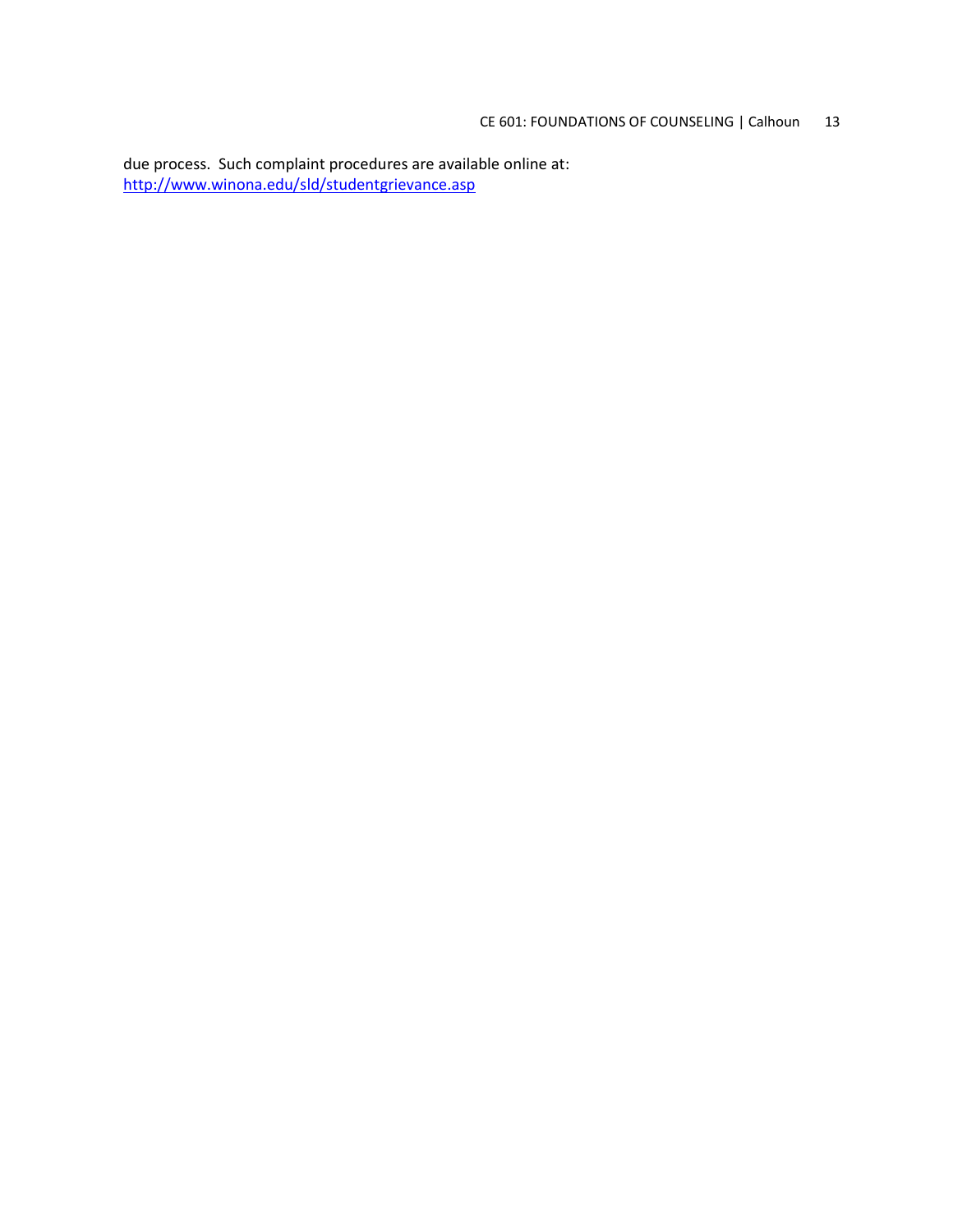# X. TENTATIVE\* COURSE SCHEDULE

[Face-to-face classes in **BOLD**]

| <b>DATE</b> | <b>TOPIC</b>                                                                                                              | <b>ACTIVITIES &amp; ASSIGNMENTS</b>                                                                                           |  |  |  |
|-------------|---------------------------------------------------------------------------------------------------------------------------|-------------------------------------------------------------------------------------------------------------------------------|--|--|--|
| 08/23       | <b>Welcome &amp; Counseling Motivations</b>                                                                               | Discussion #1 Your self-care Comments & Belief Statement                                                                      |  |  |  |
| 08/30       | <b>Introduction &amp; syllabus</b><br><b>Student handbook</b><br><b>Professional Orientation, Standards</b><br>& Advocacy | READ: Syllabus, Handbook,<br><b>Professional Standards (ACA &amp;</b><br>specialization)<br><b>Discussion groups assigned</b> |  |  |  |
|             |                                                                                                                           |                                                                                                                               |  |  |  |
| 09/06       | <b>LABOR DAY HOLIDAY</b><br>(No Class/Office Hours)                                                                       | READ: Neukrug-Ch. 1, 2 & 3                                                                                                    |  |  |  |
| 09/13       | Taking Care of Yourself                                                                                                   | READ: Corey et al., Ch. 1 & 3<br>Discussion #2<br>Advocacy Project idea submitted                                             |  |  |  |
| 09/20       | <b>Theories &amp; Skills</b>                                                                                              | READ: Neukrug-Ch. 4 & 5<br>Signed Handbook page due                                                                           |  |  |  |
| 09/27       | Personal & Professional You                                                                                               | READ: Corey et al., Ch. 2 & 4<br>Discussion #3<br>Advocacy Project proposal submitted                                         |  |  |  |
|             |                                                                                                                           |                                                                                                                               |  |  |  |
| 10/04       | <b>Specializations</b>                                                                                                    | READ: Neukrug-Ch. 16 & 17<br>Electronic Program Plan (EPP) due                                                                |  |  |  |
| 10/11       | <b>Stress &amp; Boundaries</b>                                                                                            | READ: Corey et al., Ch. 5 & 6<br>Discussion #4<br>Lit Review or Annotated Bib due                                             |  |  |  |
| 10/18       | <b>Human Development</b>                                                                                                  | READ: Neukrug-Ch. 9 & 10                                                                                                      |  |  |  |
| 10/25       | Relationships                                                                                                             | READ: Corey et al., Ch. 7<br>Discussion #5<br>Professional counselor interviews                                               |  |  |  |
|             |                                                                                                                           |                                                                                                                               |  |  |  |
| 11/01       | <b>Multicultural Counseling</b>                                                                                           | READ: Neukrug-Ch. 14 &15<br>Winters, Chapter 3 handout                                                                        |  |  |  |